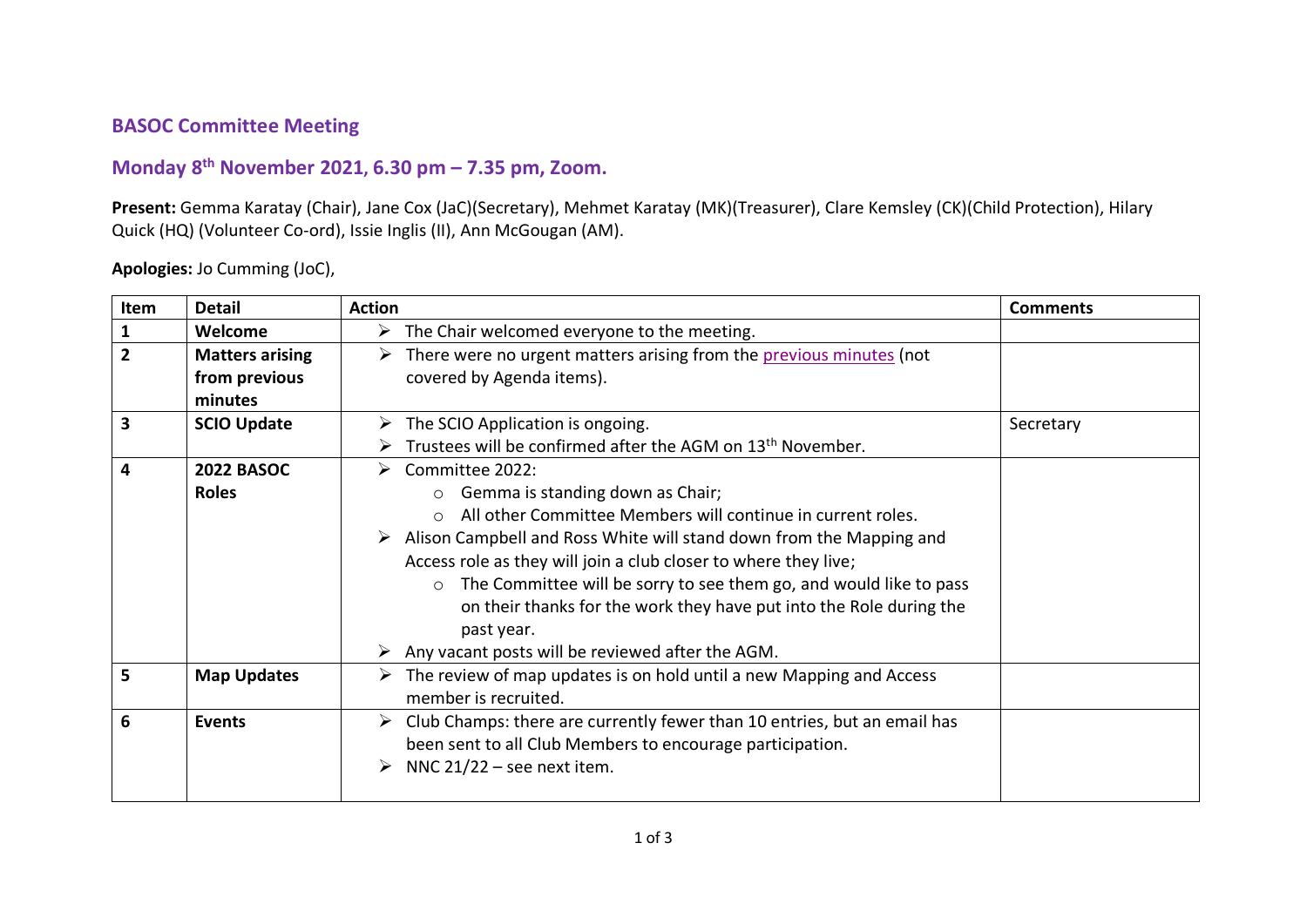| 6<br>$\triangleright$ Plans for 2022:<br>Events (contd)<br>SOL/JHI Individual $-9^{th}$ October 2022;<br>(contd)<br>➤<br>Area tbc;<br>$\circ$ |  |
|-----------------------------------------------------------------------------------------------------------------------------------------------|--|
|                                                                                                                                               |  |
|                                                                                                                                               |  |
|                                                                                                                                               |  |
| BASOC's if Club wants it;<br>HQ<br>$\circ$                                                                                                    |  |
| HQ will check and register Event.<br>$\circ$                                                                                                  |  |
| One other weekend Event:                                                                                                                      |  |
| Proposed Sunday 22 <sup>nd</sup> May 2022;                                                                                                    |  |
| Possible O=Weekend as MOR Event on $21^{st}$ ;<br>$\circ$                                                                                     |  |
| Area (tbc).<br>$\circ$                                                                                                                        |  |
| Possibility of using 1 or 2 Tues=O as mid-week Events.                                                                                        |  |
| $\overline{7}$<br><b>NNC 2021/22</b><br>$\triangleright$ Tuesday 23 <sup>rd</sup> November:                                                   |  |
| o Aviemore Golf Course;                                                                                                                       |  |
| Lynne W Plannning;<br>$\circ$                                                                                                                 |  |
| Helpers required.<br>$\circ$                                                                                                                  |  |
| Tuesday 11 <sup>th</sup> January:                                                                                                             |  |
| Tolquonnie;<br>$\circ$                                                                                                                        |  |
| Clare K Planning;<br>$\circ$                                                                                                                  |  |
| Carrbridge Hall booked for Registration/Download;<br>$\circ$                                                                                  |  |
| II, HQ & MK have offered to help put controls out if avail.<br>$\circ$                                                                        |  |
| 8<br>Tuesday=O<br>$\triangleright$ Plans:                                                                                                     |  |
| November: Lynne W Planning @ Loch Vaa South (4 weeks plus NNC<br>$\circ$                                                                      |  |
| Event);                                                                                                                                       |  |
| There may be some Tues activities through Dec/Jan 22 when NNC                                                                                 |  |
| Events are on a Wednesday;                                                                                                                    |  |
| $\triangleright$ The Committee agreed that there would not be a charge for Tues=O while                                                       |  |
|                                                                                                                                               |  |
| participants are printing their own maps, but contributions will be invited<br>from non-members.                                              |  |
|                                                                                                                                               |  |